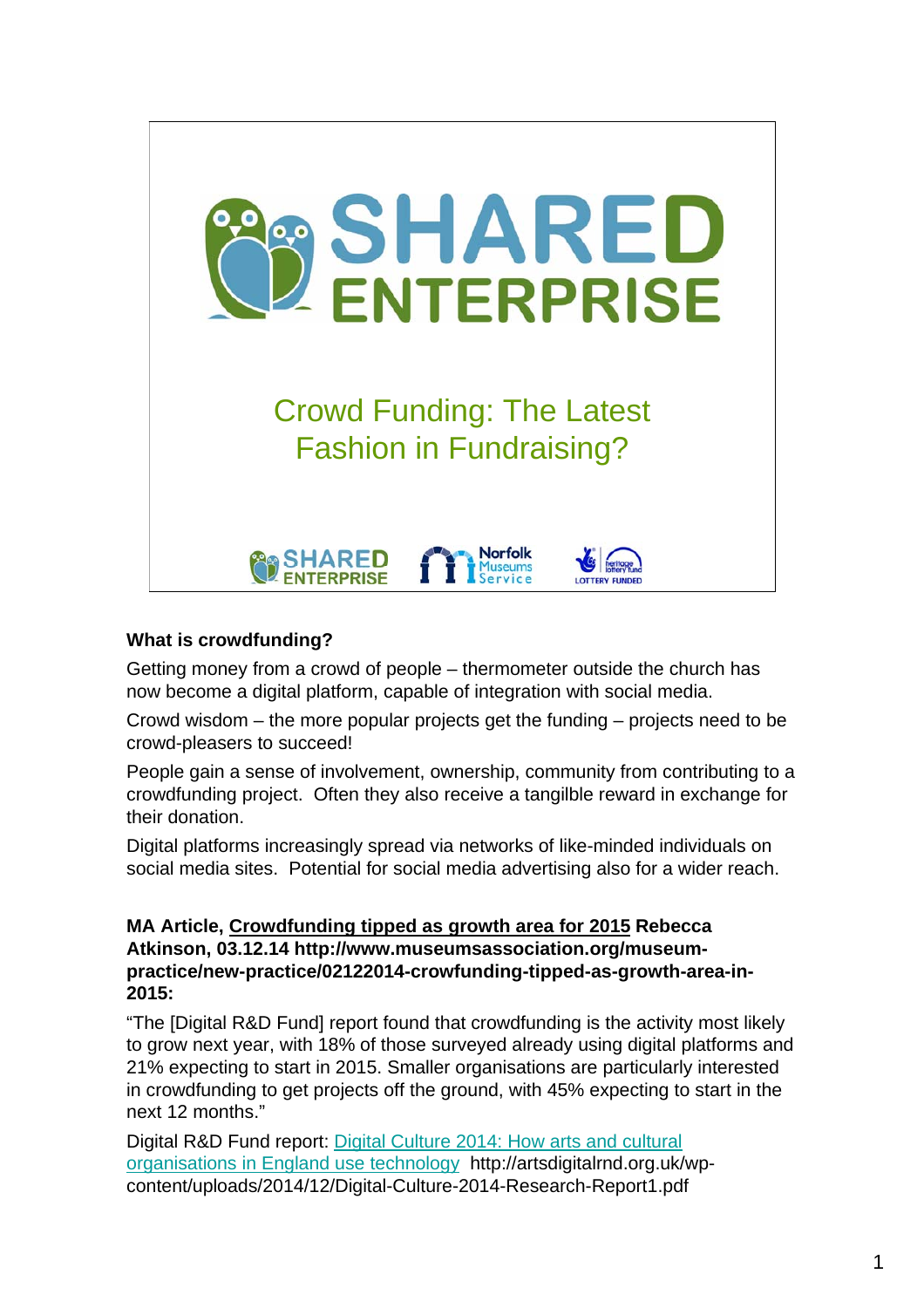

#### **Quoted from Digital R&D Fund report Digital Culture 2014: How arts and cultural organisations in England use technology http://artsdigitalrnd.org.uk/wp-content/uploads/2014/12/Digital-Culture-**

## **2014-Research-Report1.pdf**

•In 2013, 34% of respondents said that digital technology was important or essential to business models. In 2014 this figure has risen to more than half (51%).

•These organisations are more likely to undertake revenue-generating digital activities, such as accepting online donations (63% compared with an arts and culture average of 38%) and crowdfunding (28% compared with 18%).

•They also exhibit signs of digital confidence more generally, in that they carry out a wider range of digital activities (an average of 12 compared with 10 for the sector as a whole), and are much less likely to report lack of in-house confidence as a barrier to their digital aspirations (15% report this compared with 25% in the sample as a whole).

•Small organisations report benefitting just as much as large organisations in these areas, possibly reflecting low barriers to entry for online tools and platforms such as ticketing and crowdfunding.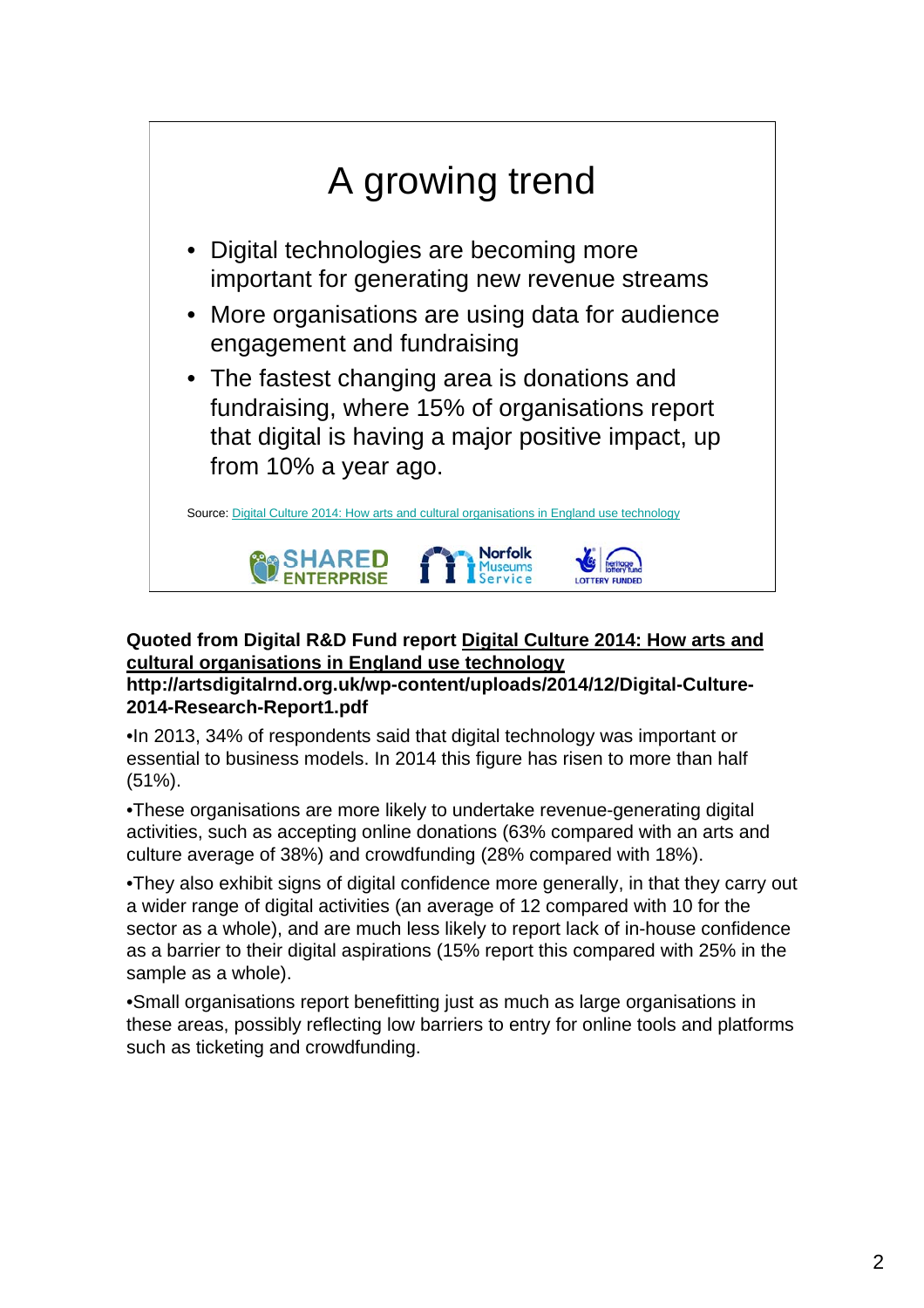

**Quoted from Digital Culture 2014: How arts and cultural organisations in England use technology http://artsdigitalrnd.org.uk/wpcontent/uploads/2014/12/Digital-Culture-2014-Research-Report1.pdf**

**Also the accompanying fact sheets for museums (http://artsdigitalrnd.org.uk/wp-content/uploads/2014/12/Digital-Culture-2014-Fact-sheet-Museums.pdf) and galleries (http://artsdigitalrnd.org.uk/wp-content/uploads/2014/12/Digital-Culture-2014-Fact-sheet-Galleries.pdf)**

The figures quoted are for arts and cultural organisations as a whole.

Museums are on a par with others in terms of online donations and online sales, but they are significantly behind where crowdfunding is concerned

Galleries – 13% currently crowdfunding, 26% intend to start in 2015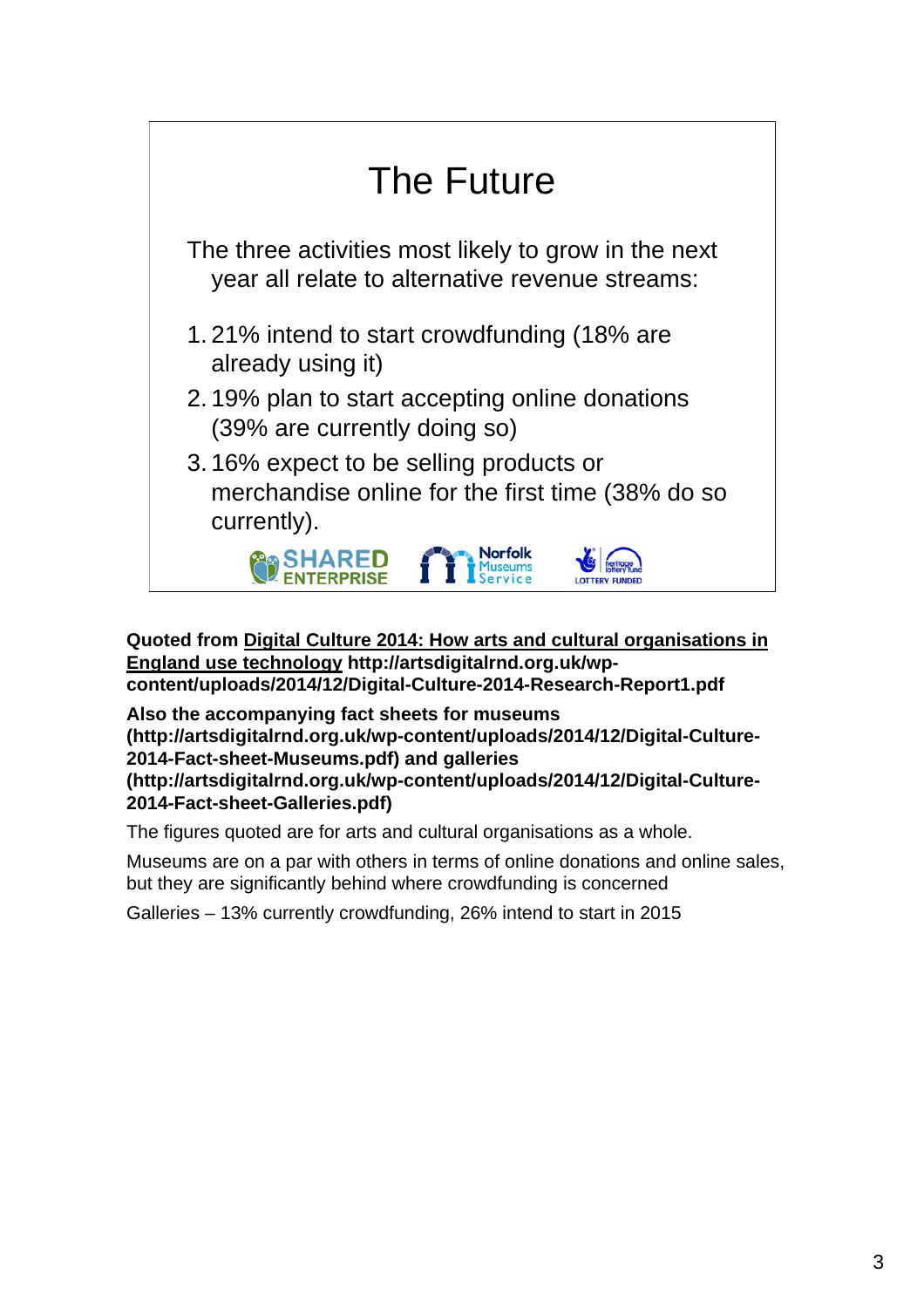

**Quoted from Digital Culture 2014: How arts and cultural organisations in England use technology http://artsdigitalrnd.org.uk/wpcontent/uploads/2014/12/Digital-Culture-2014-Research-Report1.pdf**

**Also the accompanying fact sheets for museums (http://artsdigitalrnd.org.uk/wp-content/uploads/2014/12/Digital-Culture-2014-Fact-sheet-Museums.pdf) and galleries (http://artsdigitalrnd.org.uk/wp-content/uploads/2014/12/Digital-Culture-2014-Fact-sheet-Galleries.pdf)**

The figures quoted are for arts and cultural organisations as a whole.

Museums are on a par with others in terms of online donations and online sales, but they are significantly behind where crowdfunding is concerned

Galleries – 13% currently crowdfunding, 26% intend to start in 2015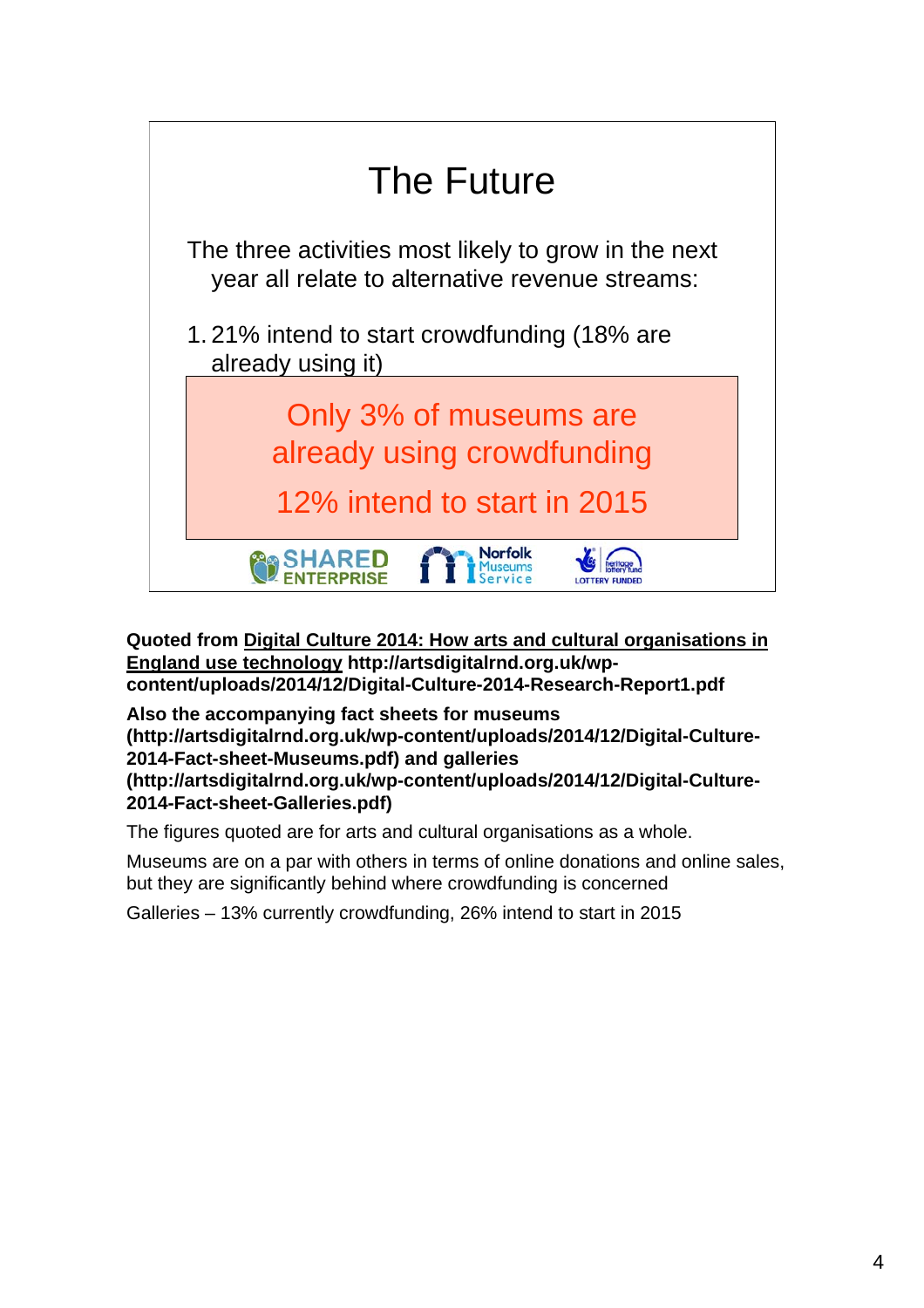

#### **How does it work?**

First online crowdfunding projects raised money to make films and record music. Now being used for a range of different projects including product development.

Plan a campaign to raise money for a specific project – conservation, acquisition, exhibition. Campaigns usually run for a short time – max 4 months.

There are different models, but usually projects are 'all or nothing' – you get all of the money if you hit your target. If you don't reach the target, your funders get their money back.

Campaigns can be run on a straightforward donations basis, sometimes the money is a loan and sometimes it is given in return for equity/a share in the project, but within the arts sector the most popular model seems to be rewardbased – funders receive a small reward in return for their donation. Rewards grow bigger and more exclusive in return for larger donations, which can be an effective way of motivating people to increase their donation to the next level.

*Cost of rewards and cost of promoting your campaign are something you need to factor in to your project costing and crowdfunding target, as are the commission and transaction fees charged by the crowdfunding platform – research needed before choosing which platform to use.*

**\*\*\*NB SHARED Enterprise does not endorse or recommend any particular crowdfunding platform. This is not a comprehensive or exhaustive list of online giving providers. Before choosing to use any crowdfunding platform, careful research should be undertaken to inform your decision.\*\*\***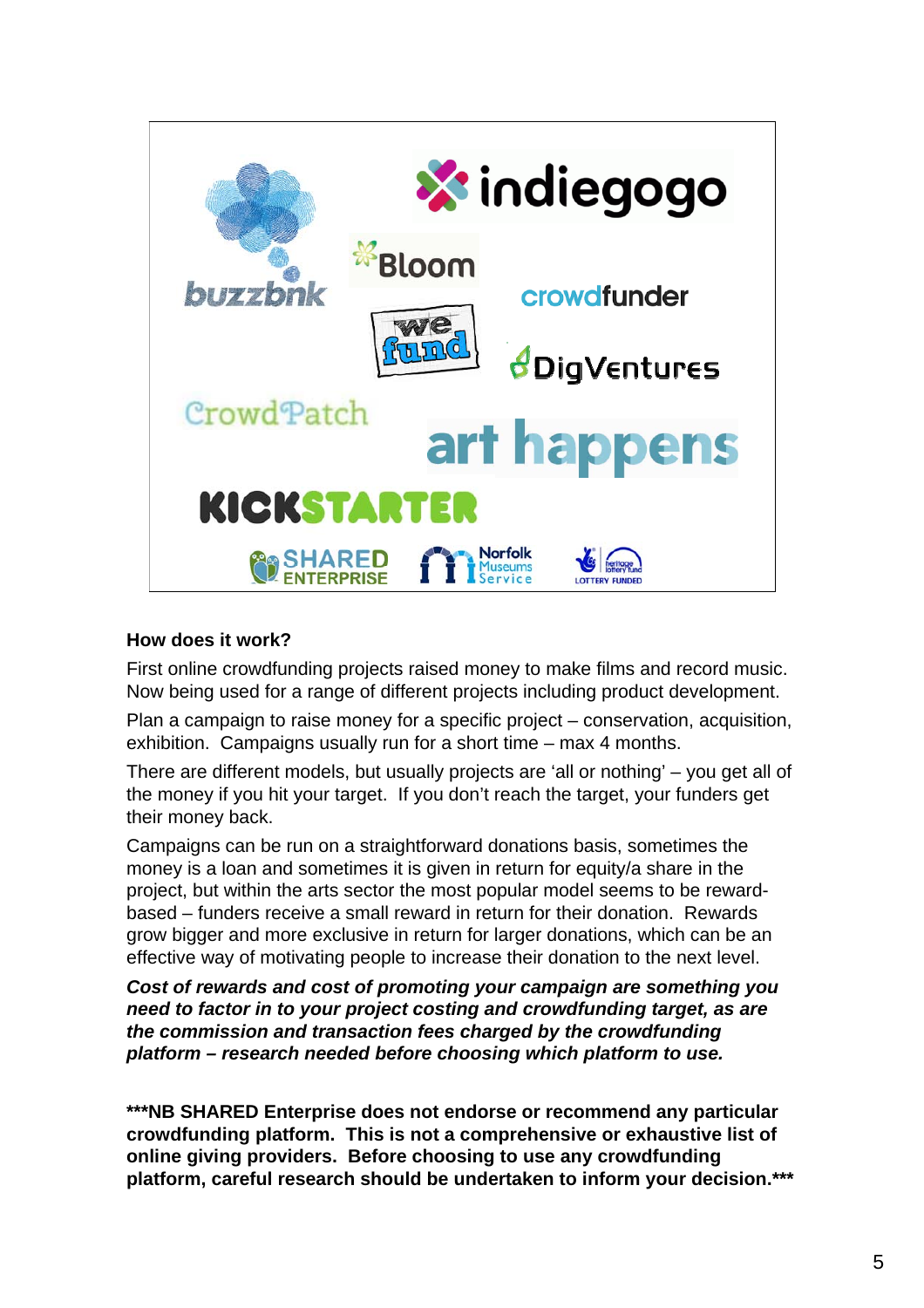

Click the logo to link to CrowdingIn website – search engine and useful articles from Nesta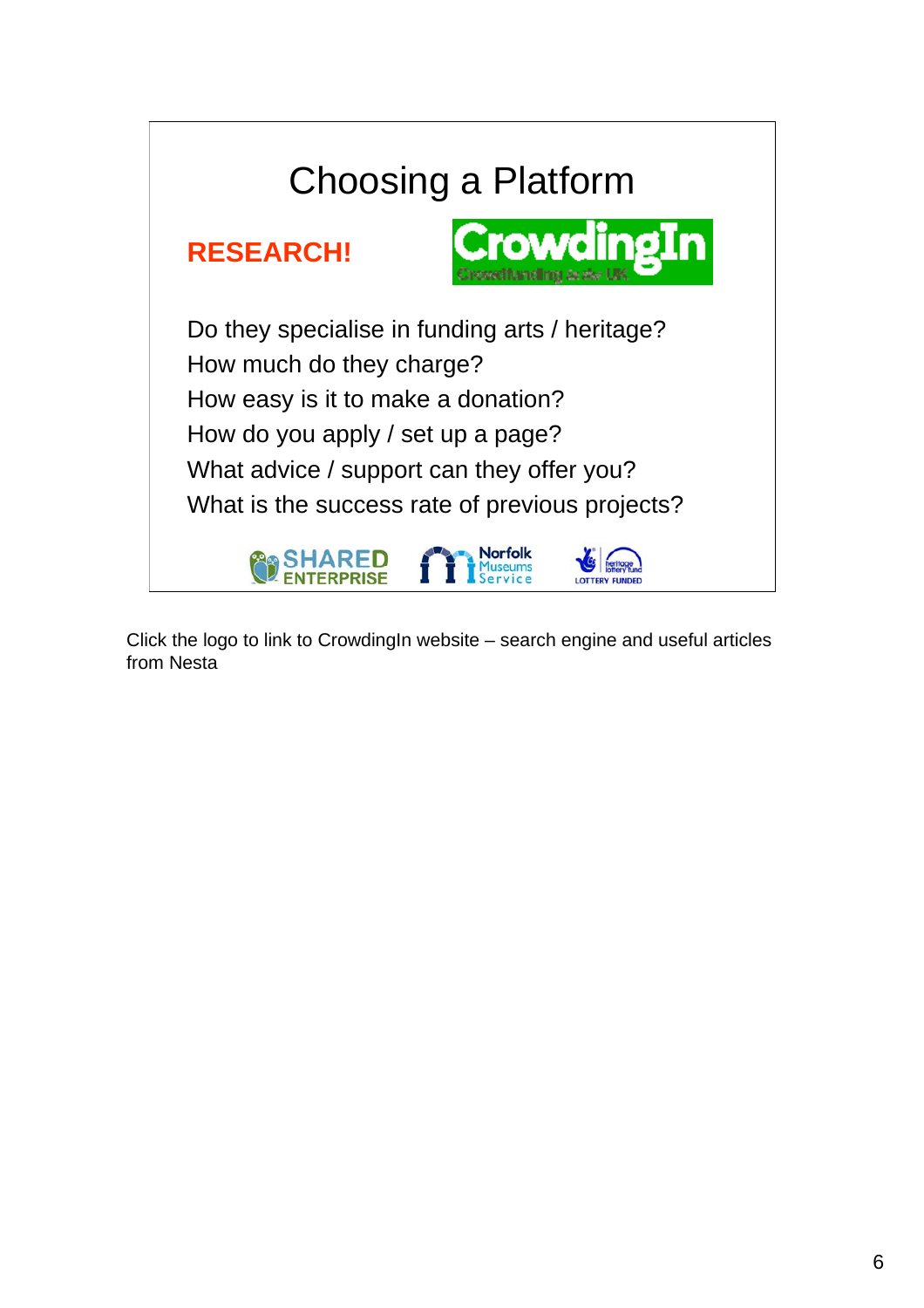## Planning a Campaign • How much do you need to raise? *(Remember to build in enough to cover the charges and cost of rewards, including postage)* • Talk to your chosen platform providers • Plan your donation points and rewards • Plan your publicity campaign – press, posters, website, social media, direct mail**Norfolk**<br>Museums **IARED**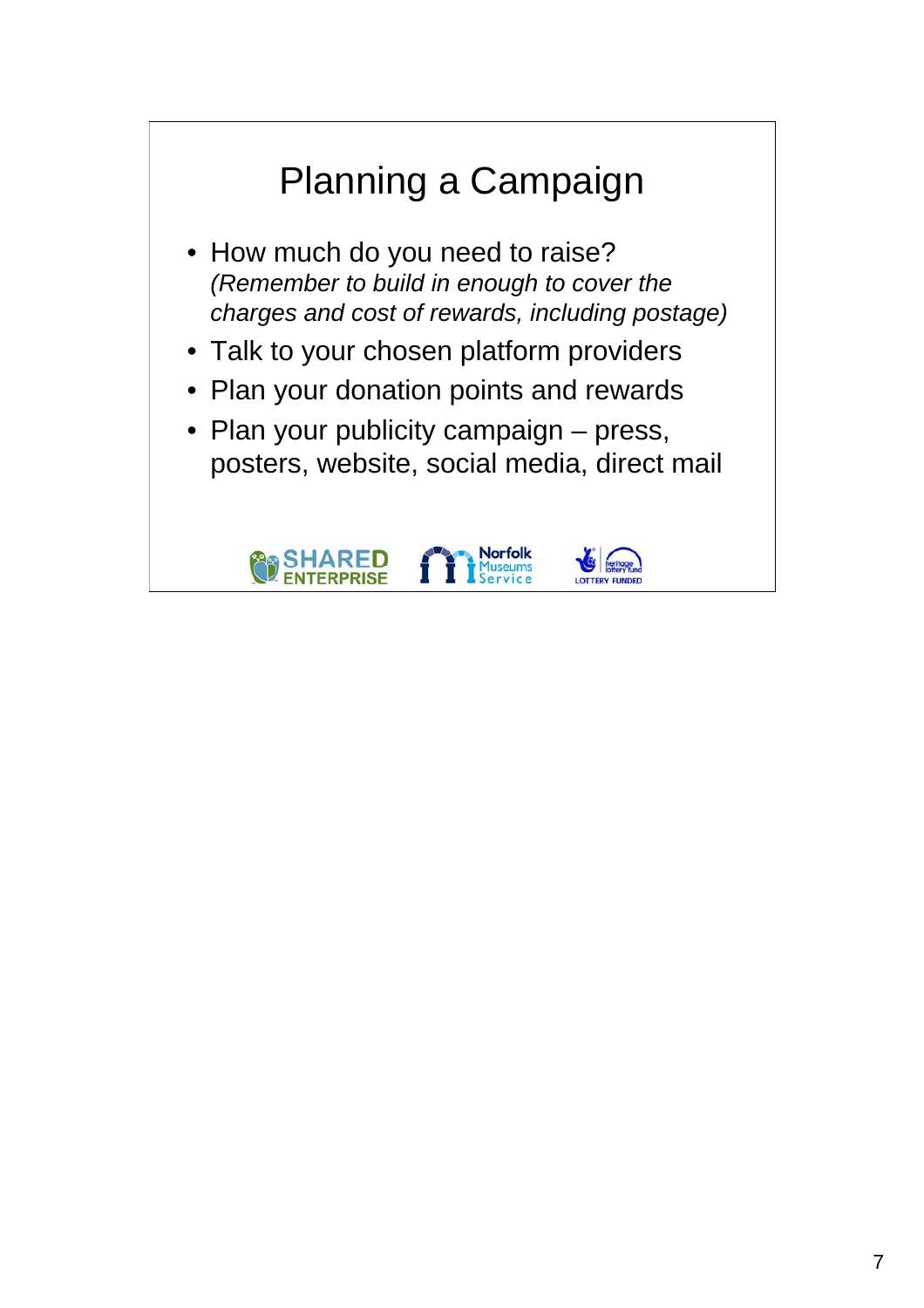# Communicating with the Crowd

- Tell a compelling story
- Encouraging initial click-through
- Thank you messages
- Progress updates
- Key milestones
- Final outcome
- Future project updates





**Norfolk**<br>Museums<br>Service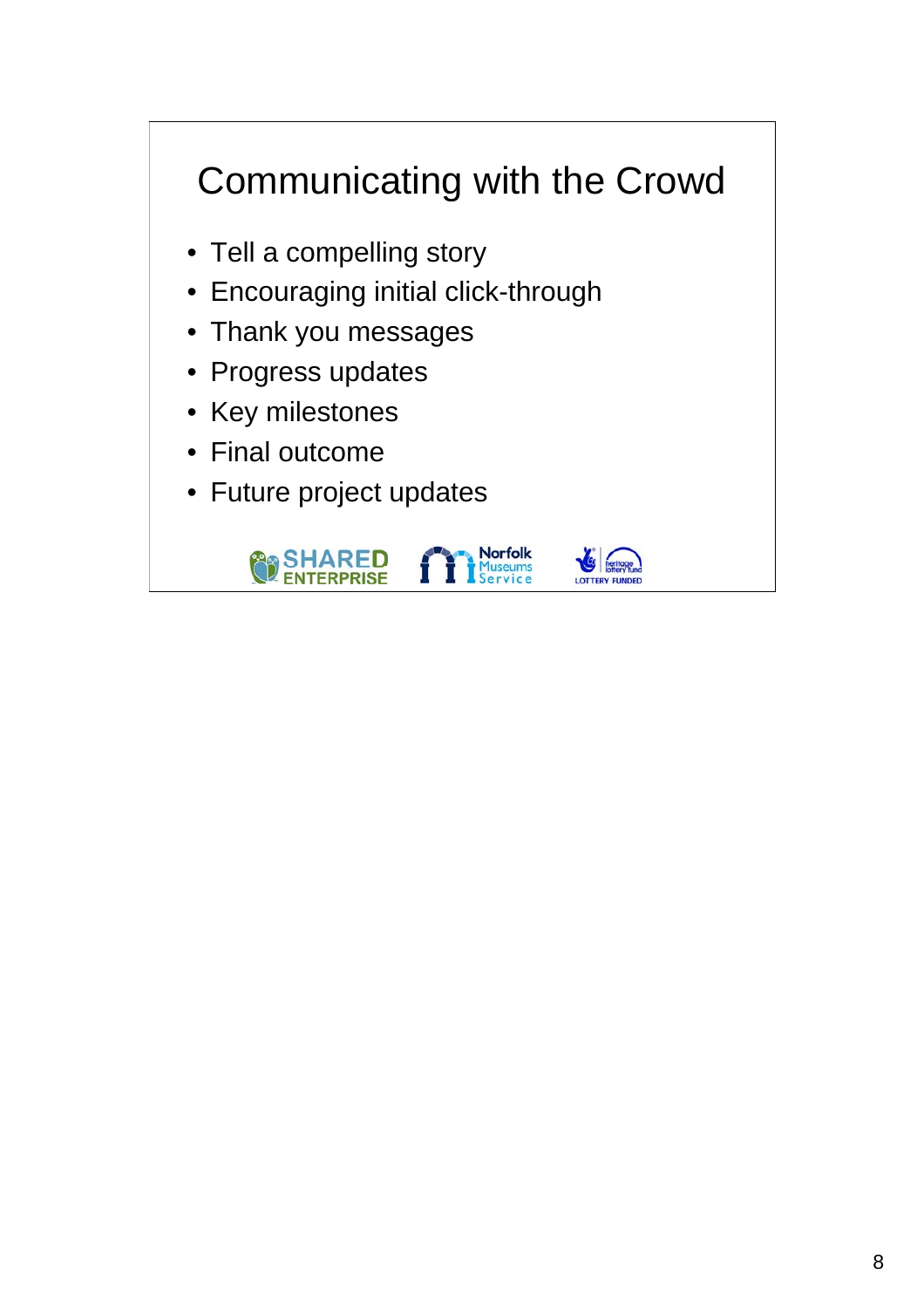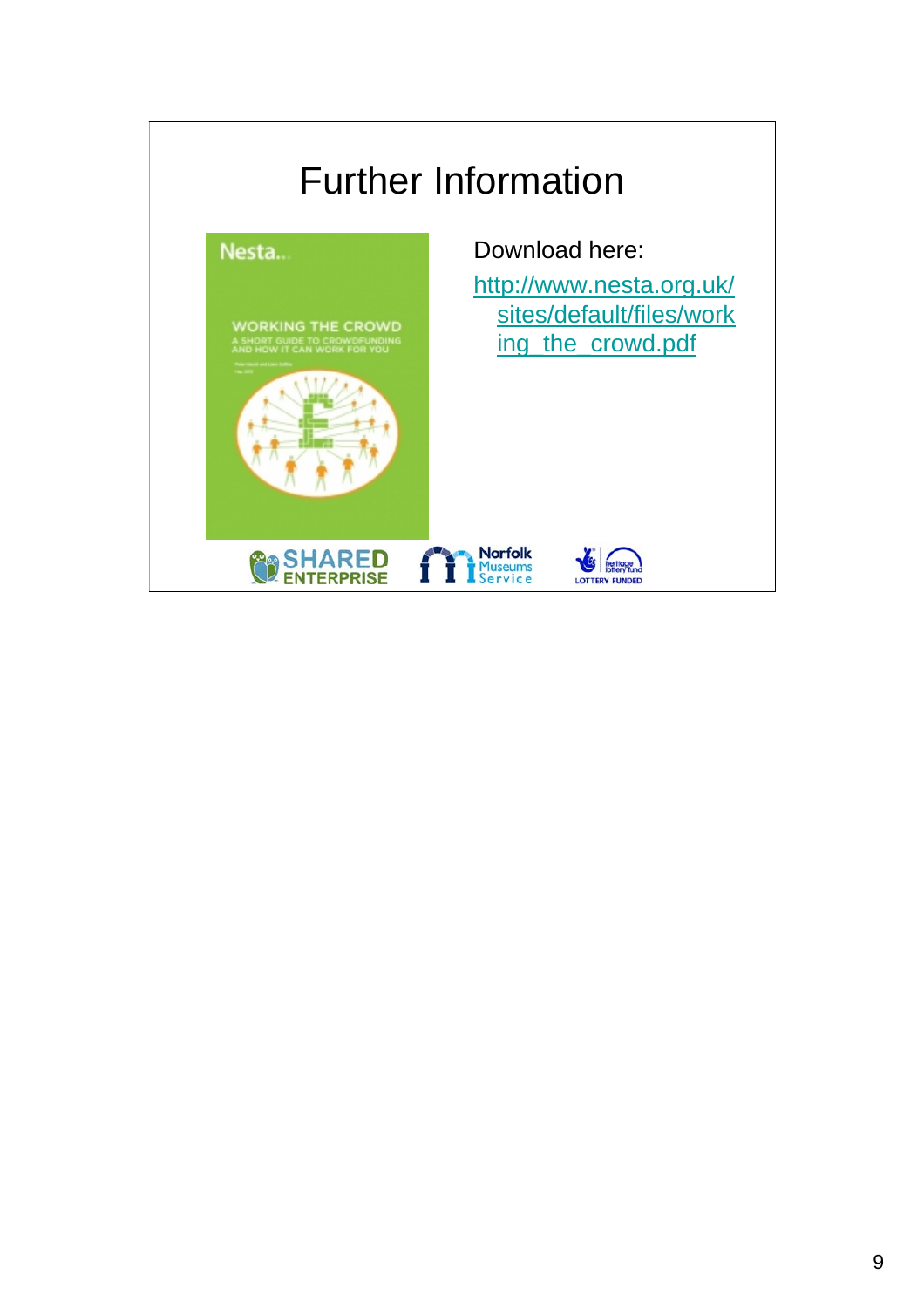

1. Budget

See more at: http://www.nesta.org.uk/news/crowdfundingtips/budget#sthash.NThr2rwq.dpuf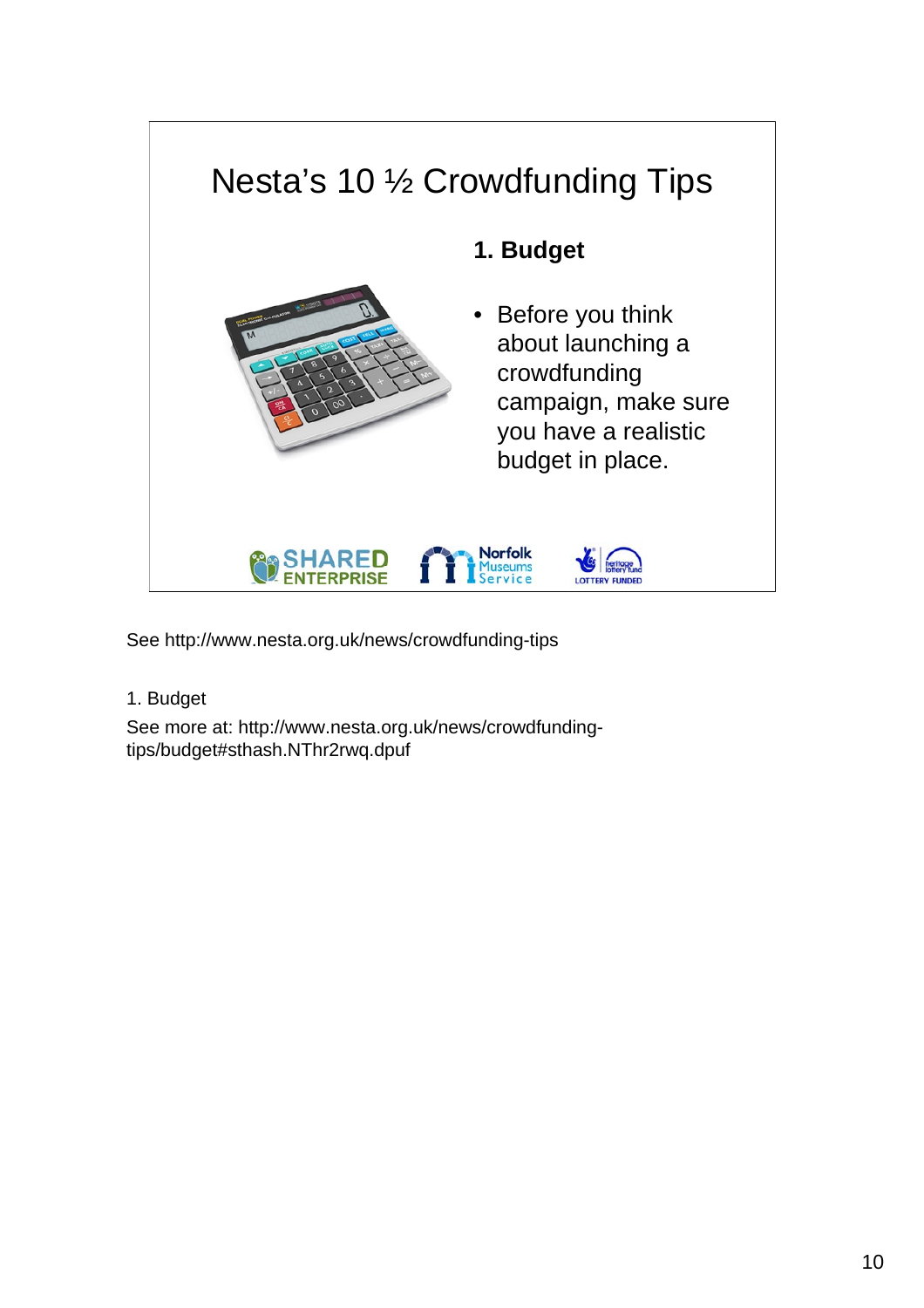

2. Platforms

See more at: http://www.nesta.org.uk/news/crowdfundingtips/platforms#sthash.k5h08xxF.dpuf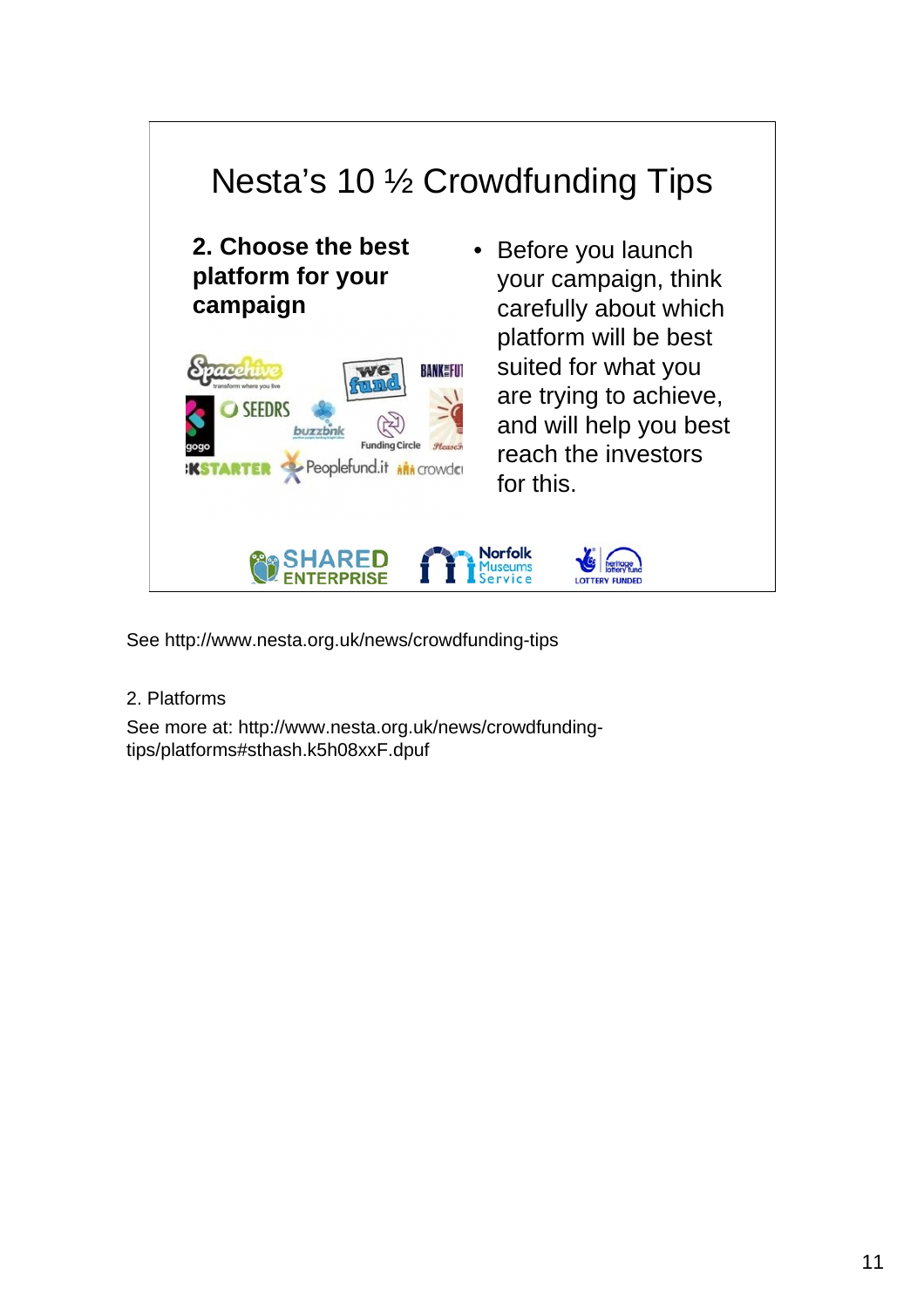

3. Clarity and transparency

See more at: http://www.nesta.org.uk/news/crowdfunding-tips/clarity-andtransparency#sthash.Q4K5LFu9.dpuf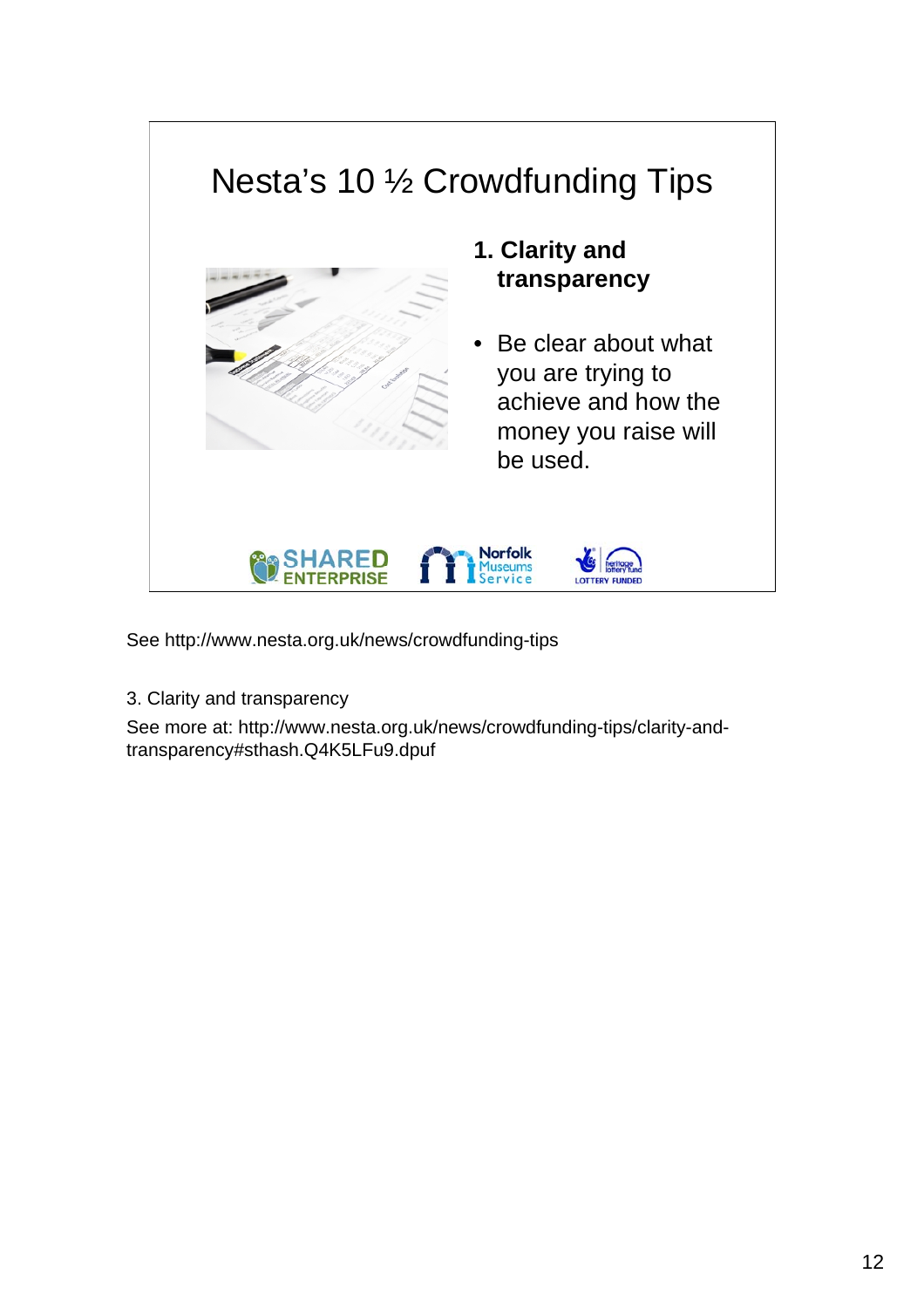

4. Tell a compelling story

See more at: http://www.nesta.org.uk/news/crowdfunding-tips/tell-compellingstory#sthash.vLBiIlRx.dpuf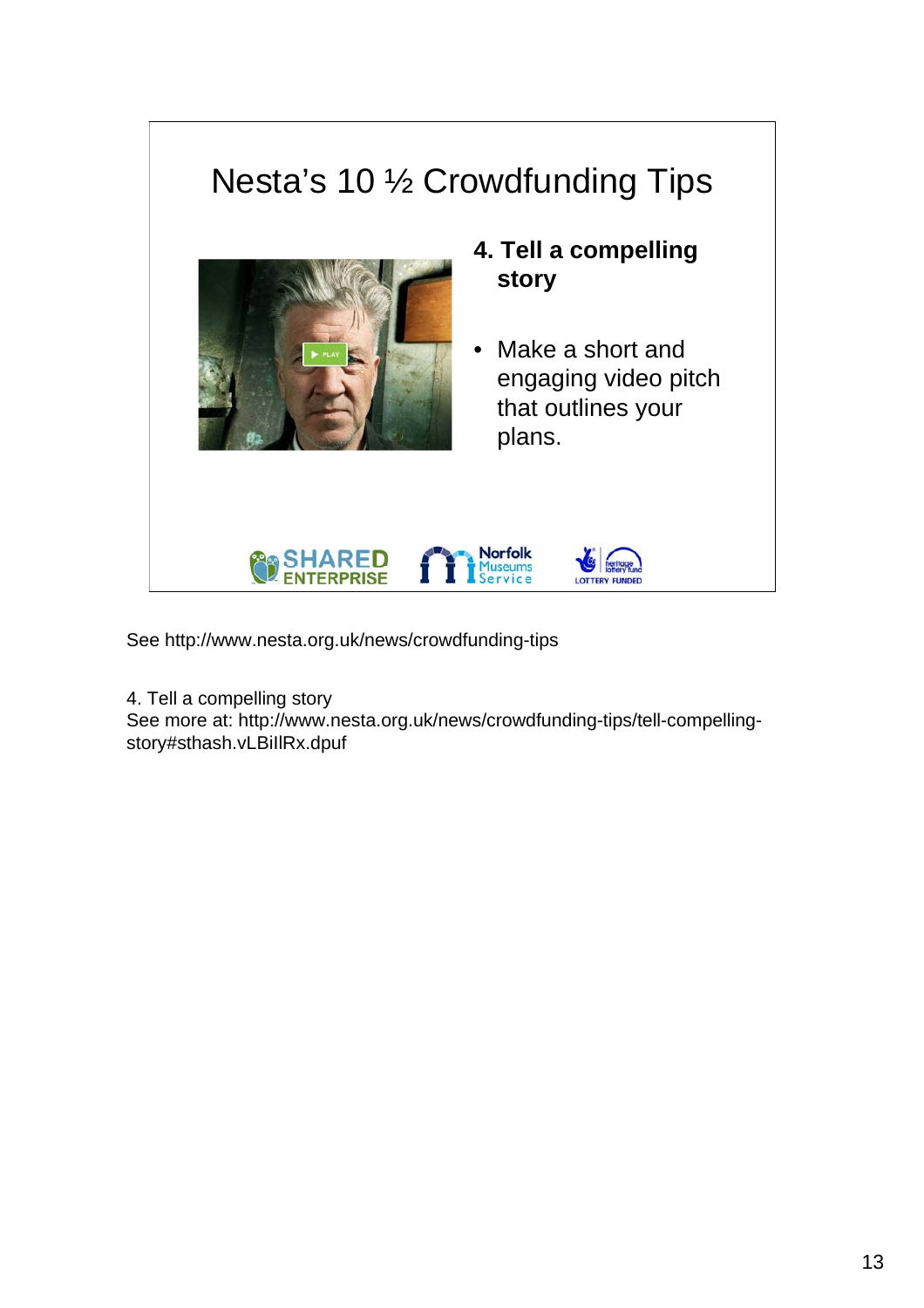

5. Pre-launch

See more at: http://www.nesta.org.uk/news/crowdfunding-tips/prelaunch#sthash.1CMRrigZ.dpuf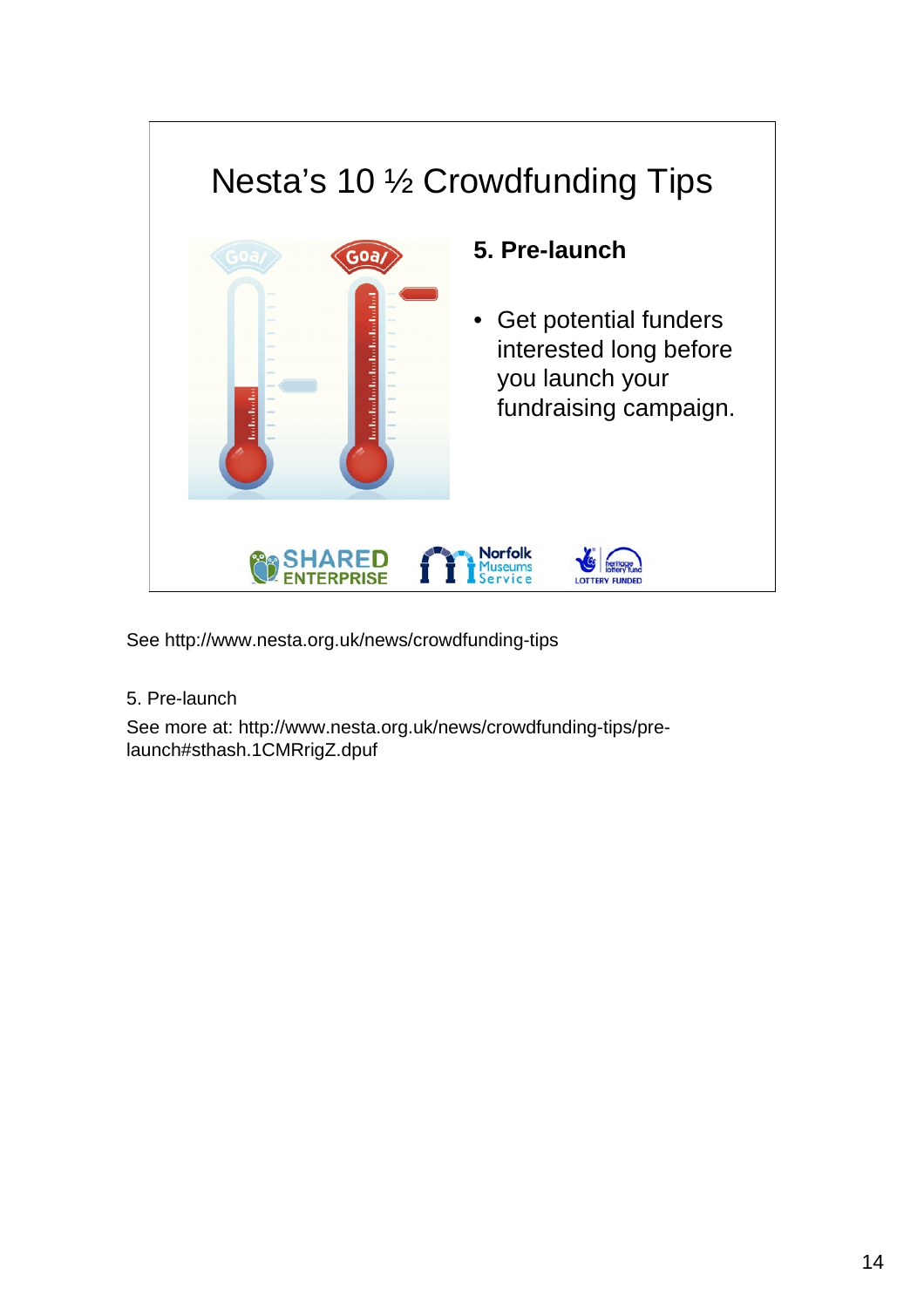

6. Segment funders

See more at: http://www.nesta.org.uk/news/crowdfunding-tips/segmentfunders#sthash.9dM1dWaL.dpuf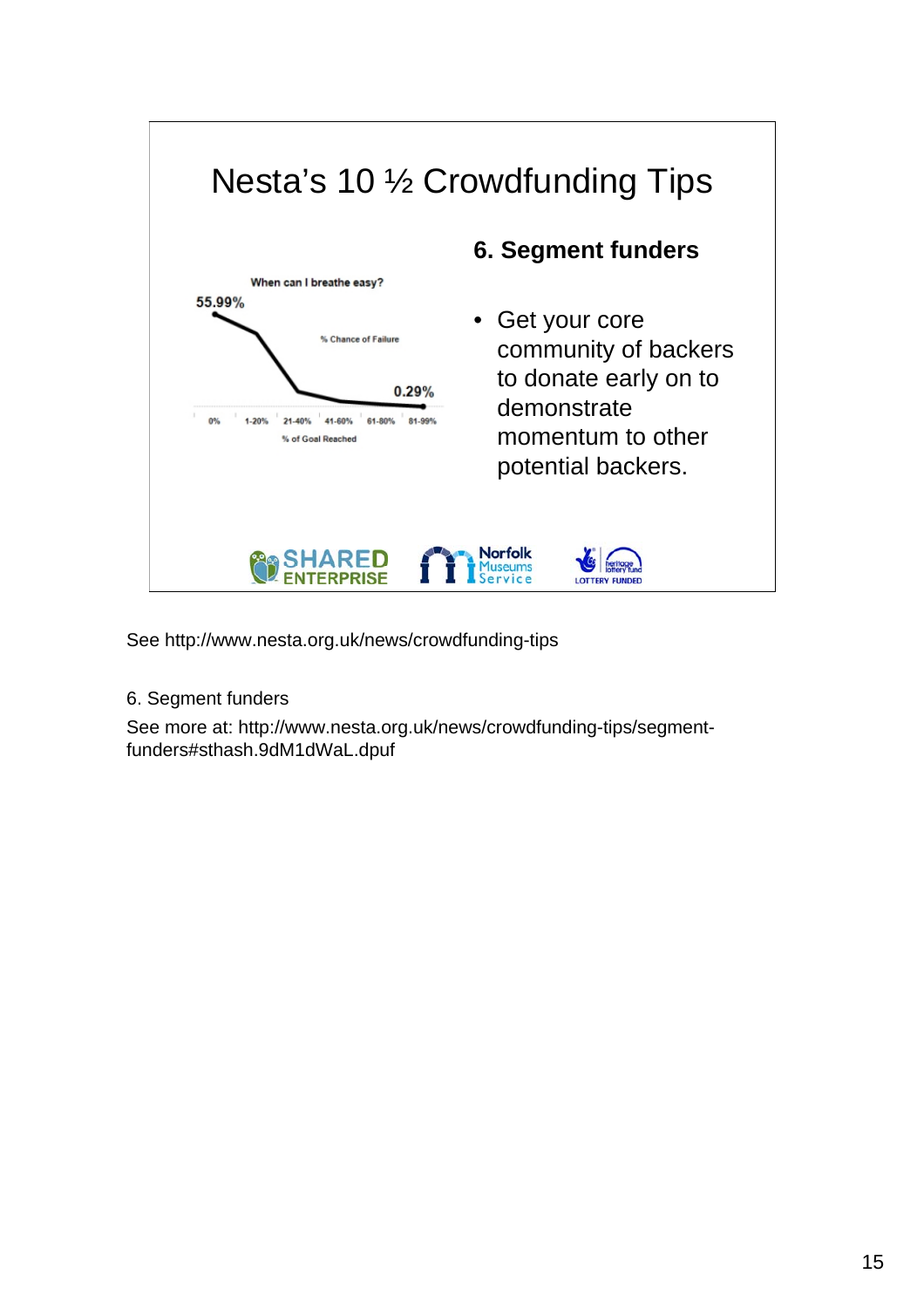

7. Market and target

See more at: http://www.nesta.org.uk/news/crowdfunding-tips/market-andtarget#sthash.2Y01wLm3.dpuf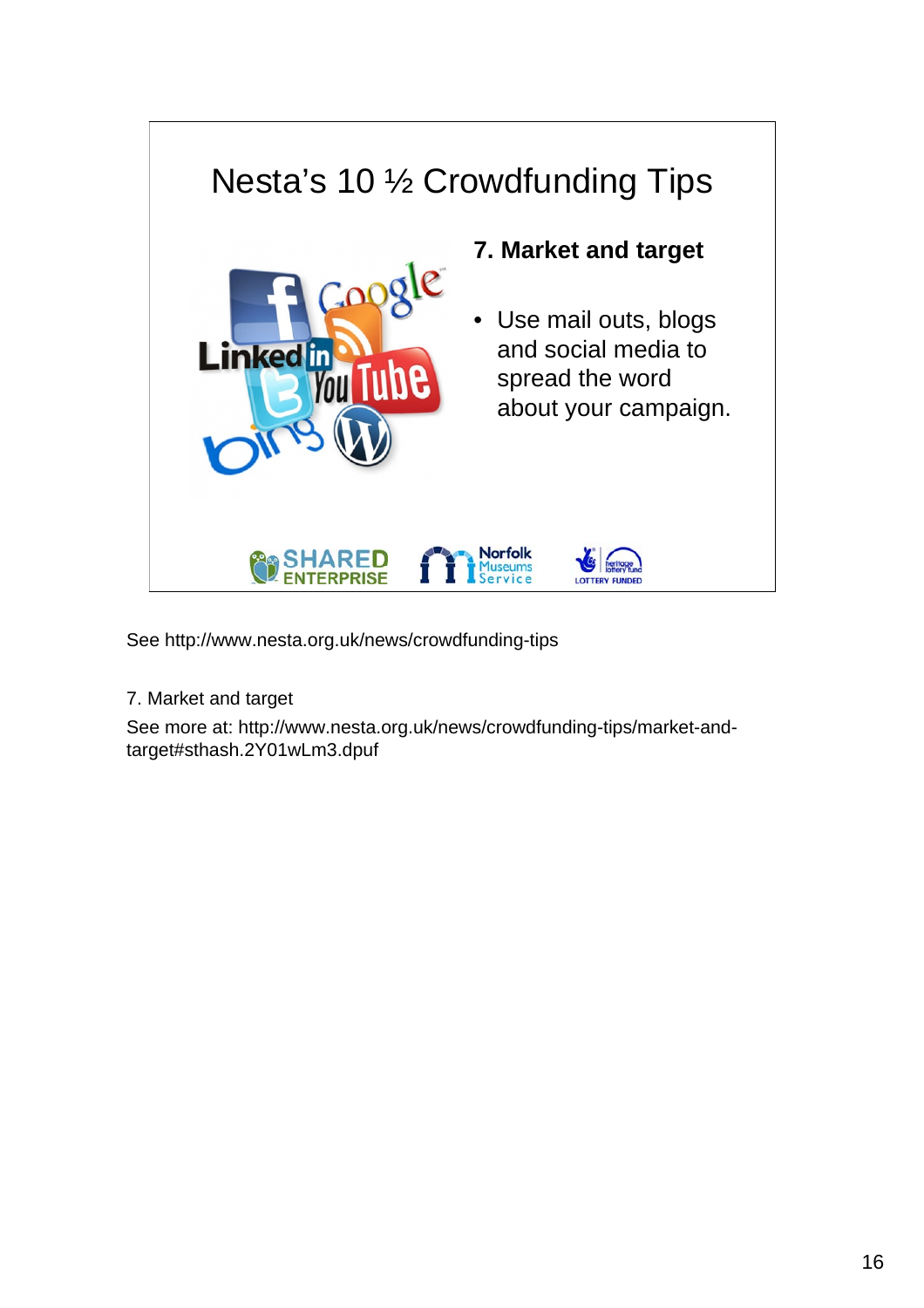

8. Get your rewards right

See more at: http://www.nesta.org.uk/news/crowdfunding-tips/make-most-outsize-pledges#sthash.dWMdB9I4.dpuf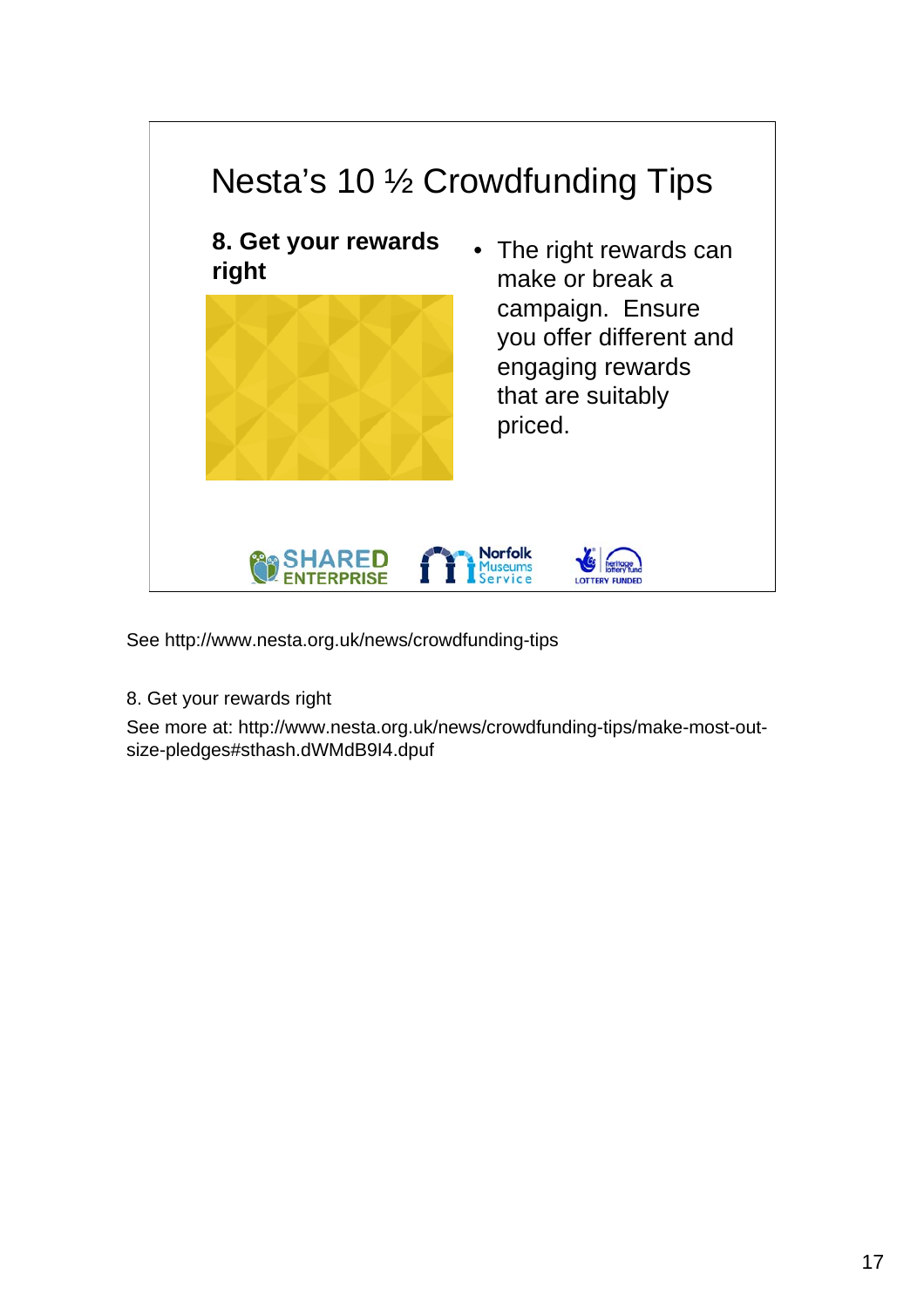

## 9. Stretch targets

See more at: http://www.nesta.org.uk/news/crowdfunding-tips/stretchtargets#sthash.JJFR4JmN.dpuf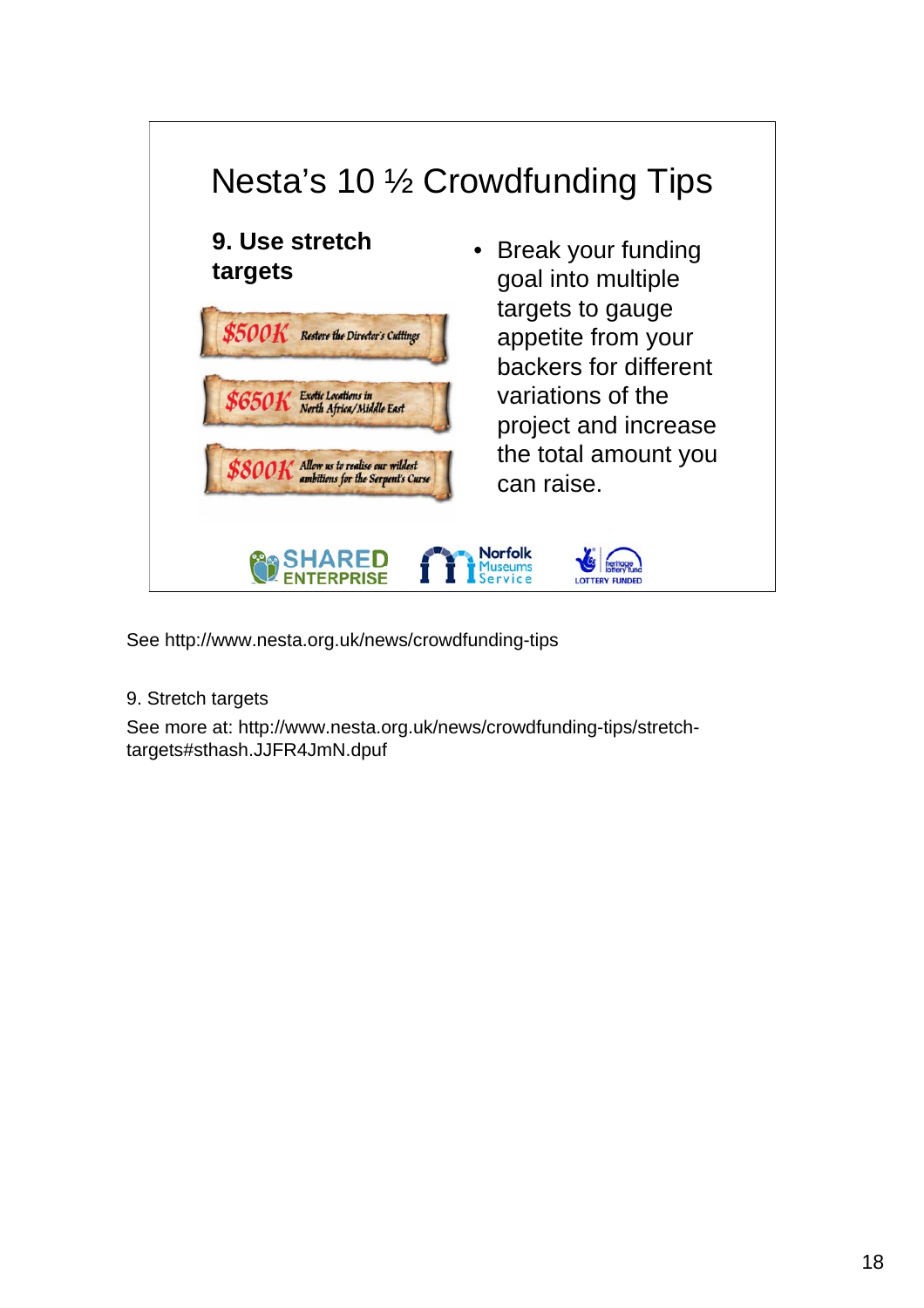

10. Communicate with your backers

See more at: http://www.nesta.org.uk/news/crowdfunding-tips/keep-engagingand-communicating#sthash.kbJA3CAQ.dpuf